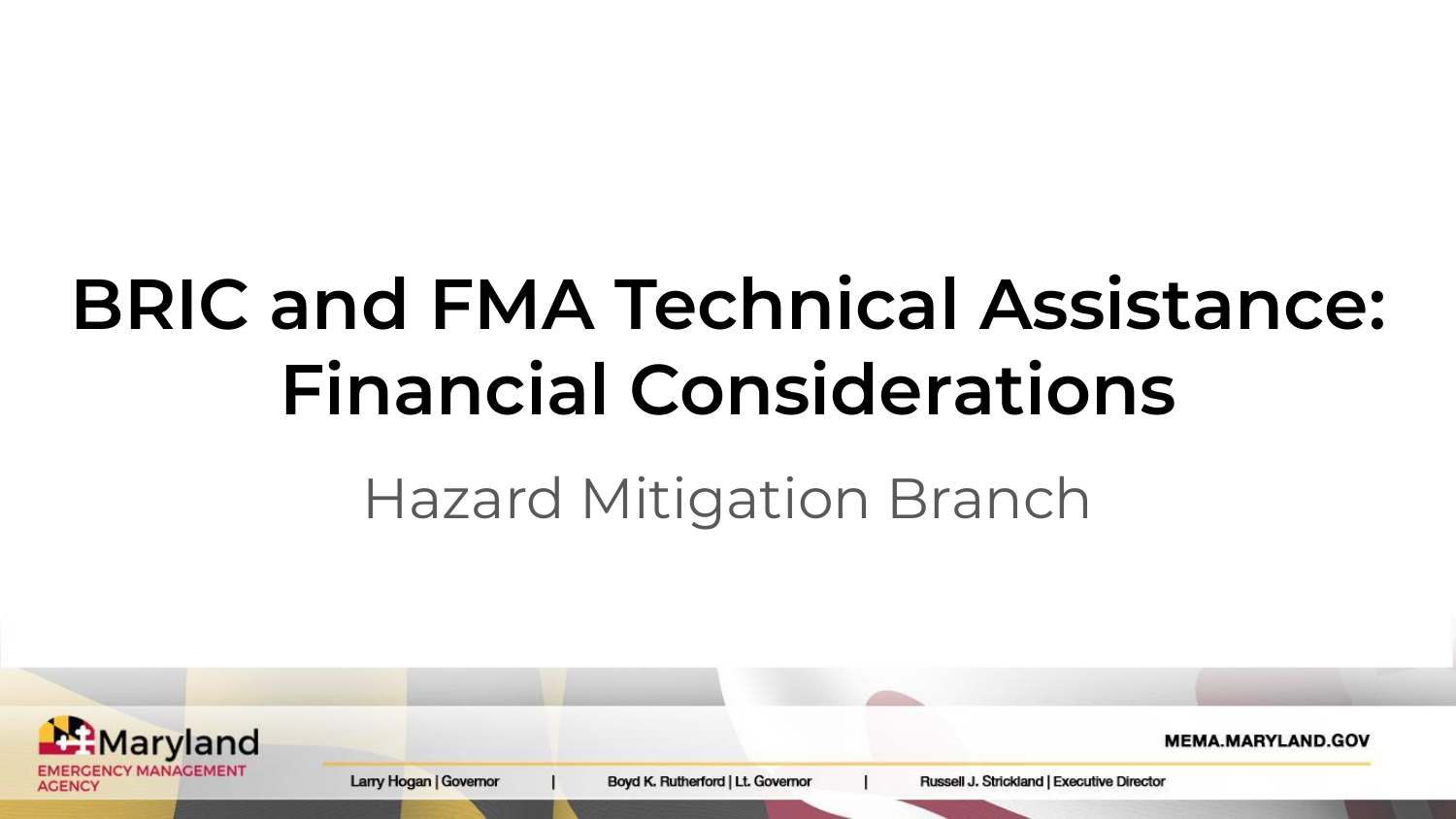#### **Overview**

- Pre-Award Costs
- Management Costs
- Allowable Costs
- Administrative Requirements and Cost Principles
- Reimbursement and Cost Share
- Reminders
- Questions

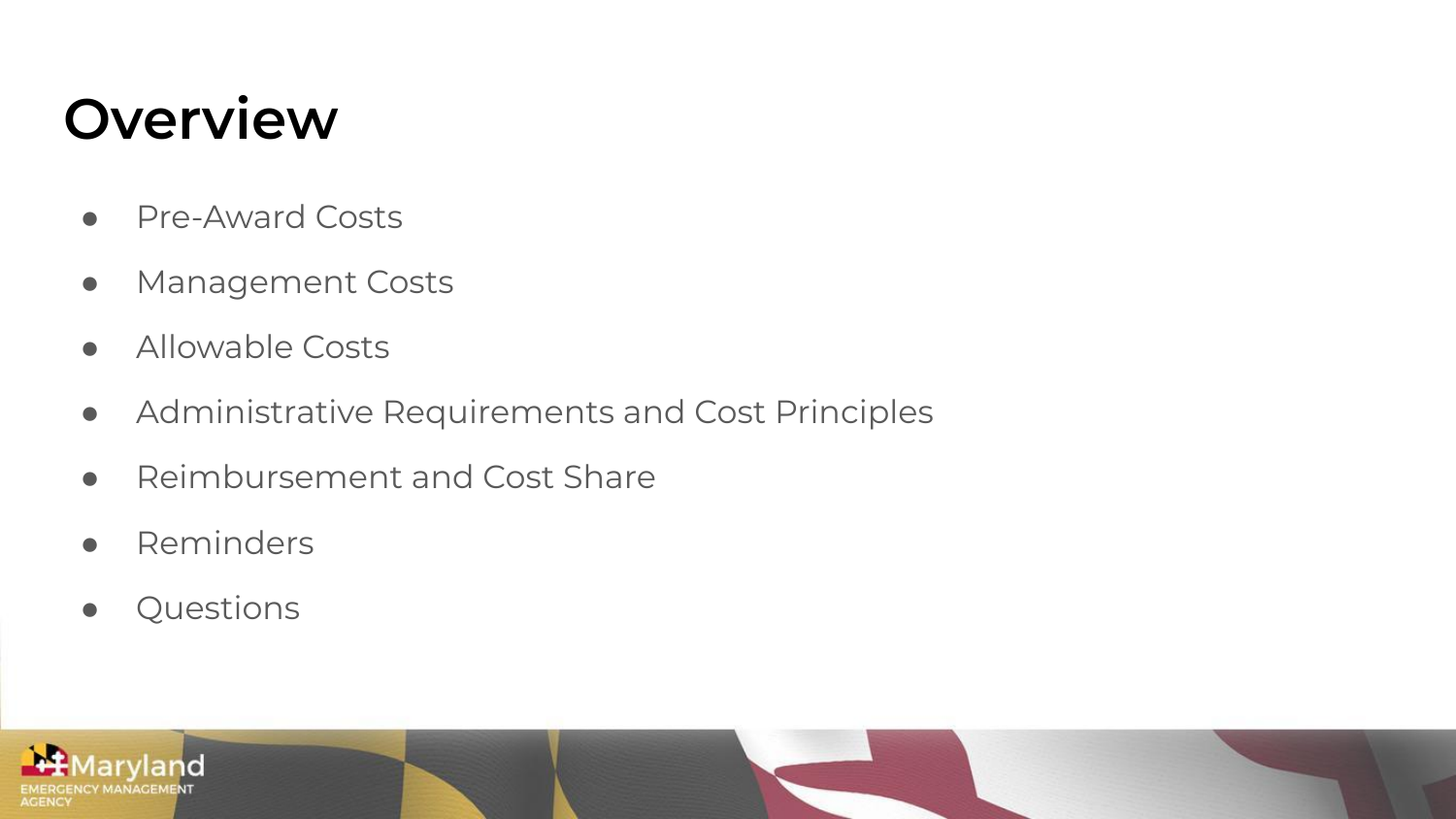#### **Pre-Award Costs**

- Directly related to developing the subapplication.
- Incurred within a reasonable timeframe prior to the date of the grant award. Document, document, document!
- Identify as a line item within subapplication budget.
- May be reimbursed with Federal grant dollars only if the subapplication is awarded.
	- May be contributed towards non-Federal share
	- May request it be included in Federal share.
- Costs associated with implementation of proposed projects in the submitted subapplication that are incurred prior to the date of the grant award are not allowed. Activities initiated or completed prior to the date of the grant award are generally

#### Examples:

- Compiling NEPA data
- Developing BCA
- Preparing design specifications
- Conducting workshops or meetings to develop subapplication

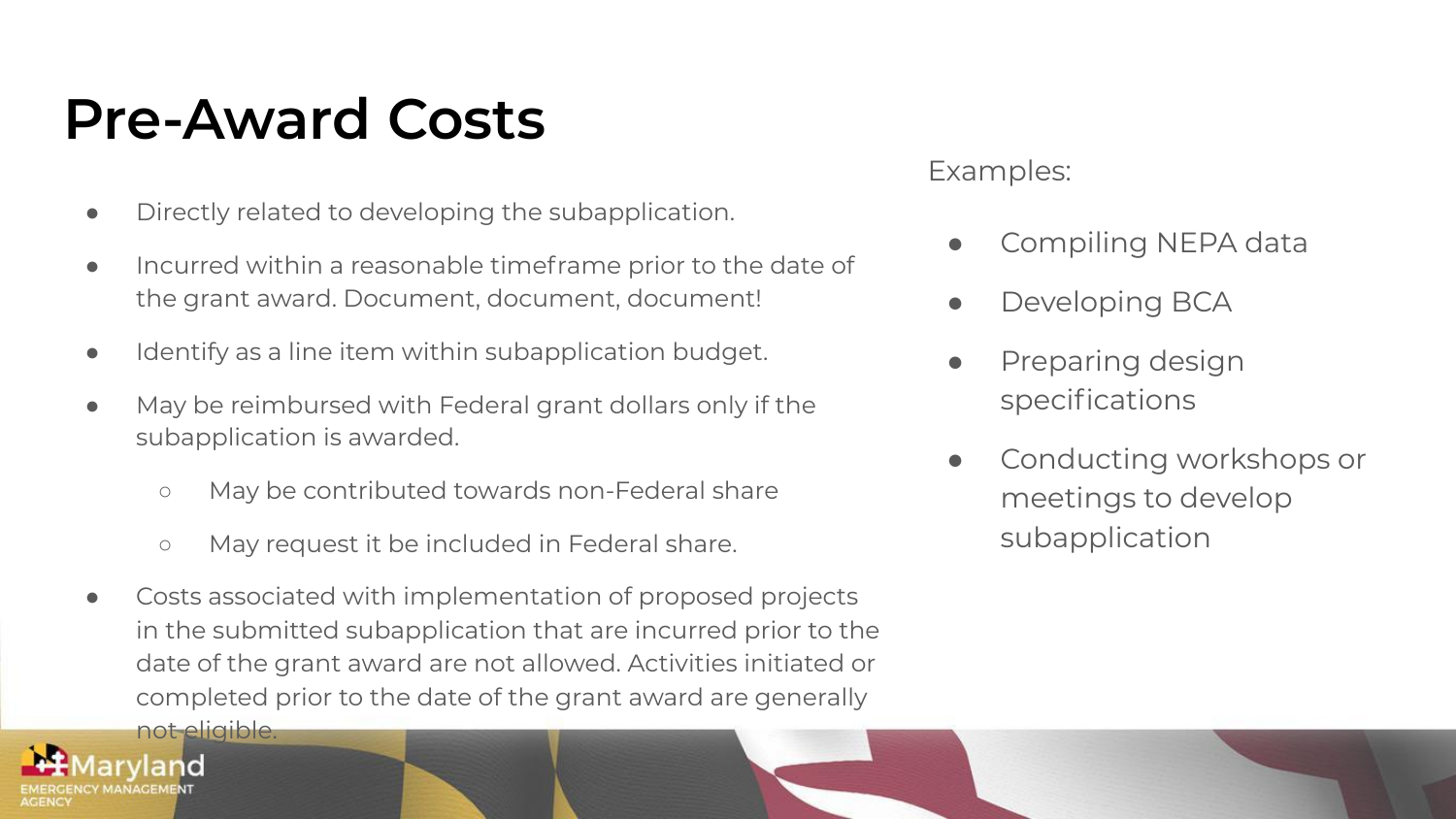### **Management Cost**

- Financial assistance to reimburse the subrecipient for eligible and reasonable indirect costs, direct administrative costs, and other administrative expenses associated with a specific mitigation subapplication.
- Identify within the scope of work and as a line item within subapplication budget.
- FEMA will provide 100% federal funding for management costs only if the subapplication is awarded.
- May request a maximum of up 5% of total project costs.

#### Examples:

- Subapplication development
- Geocoding mitigation projects
- Providing technical assistance
- Project management
- Staff salary costs

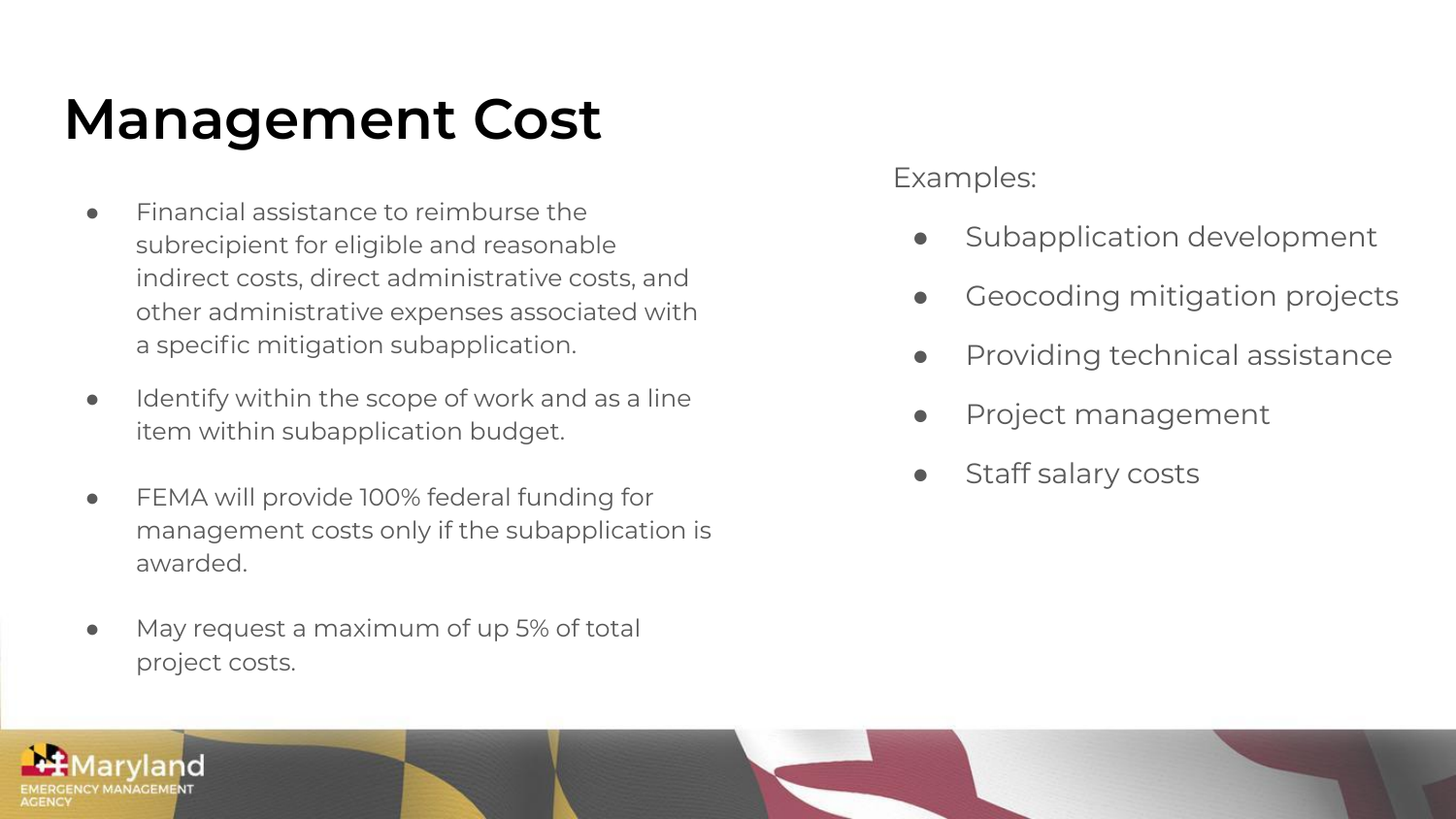#### **Allowable Costs**

- Be necessary and reasonable for the performance of the Federal award and be allocable.
- Conform to any limitations or exclusions set forth in the Federal award as to types or amount of cost items.
- Be consistent with policies and procedures that apply uniformly to both federally-financed and other activities of the [non-Federal entity.](https://www.law.cornell.edu/definitions/index.php?width=840&height=800&iframe=true&def_id=e70d4d5b3d21f635ea2aec391214bde6&term_occur=999&term_src=Title:2:Subtitle:A:Chapter:II:Part:200:Subpart:E:Subjgrp:40:200.403)
- Be accorded consistent treatment. A cost may not be assigned to a Federal award as a direct cost if any other cost incurred for the same purpose in like circumstances has been allocated to the Federal award as an indirect cost.
- Not be included as a cost or used to meet [cost sharing or matching](https://www.law.cornell.edu/definitions/index.php?width=840&height=800&iframe=true&def_id=9732be0a1e3103eb251bf2fc0e82980d&term_occur=999&term_src=Title:2:Subtitle:A:Chapter:II:Part:200:Subpart:E:Subjgrp:40:200.403) requirements of any other federally-financed program in either the current or a prior period.
- Be adequately documented.

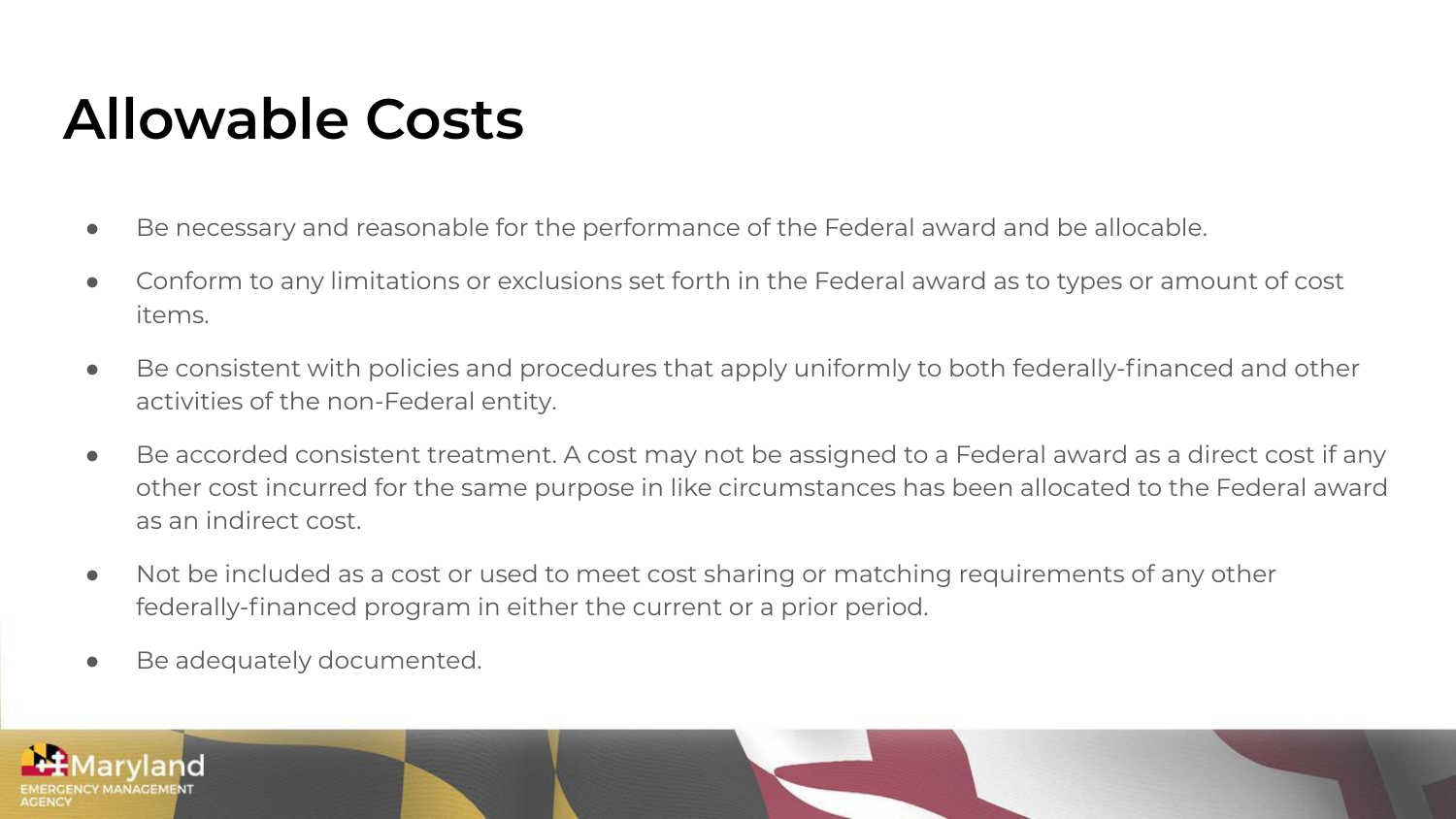#### **Reasonable Costs**

A cost is reasonable if, in its nature and amount, it does not exceed that which would be incurred by a prudent person under the circumstances prevailing at the time the decision was made to incur the cost.

- Whether the cost is of a type generally recognized as ordinary and necessary for the operation of the [non-Federal entity](https://www.law.cornell.edu/definitions/index.php?width=840&height=800&iframe=true&def_id=e70d4d5b3d21f635ea2aec391214bde6&term_occur=999&term_src=Title:2:Subtitle:A:Chapter:II:Part:200:Subpart:E:Subjgrp:40:200.404) or the proper and efficient performance of the Federal award.
- The restraints or requirements imposed by such factors as: sound business practices; arm's-length bargaining; Federal, [state,](https://www.law.cornell.edu/definitions/index.php?width=840&height=800&iframe=true&def_id=89450cc597955157f0392deeabdb3199&term_occur=999&term_src=Title:2:Subtitle:A:Chapter:II:Part:200:Subpart:E:Subjgrp:40:200.404) local, tribal, and other laws and regulations; and terms and conditions of the Federal award.
- Market prices for comparable goods or services for the geographic area.
- Whether the individuals concerned acted with prudence in the circumstances considering their responsibilities to the [non-Federal entity](https://www.law.cornell.edu/definitions/index.php?width=840&height=800&iframe=true&def_id=e70d4d5b3d21f635ea2aec391214bde6&term_occur=999&term_src=Title:2:Subtitle:A:Chapter:II:Part:200:Subpart:E:Subjgrp:40:200.404), its employees, where applicable its students or membership, the public at large, and the Federal Government.
- Whether the [non-Federal entity](https://www.law.cornell.edu/definitions/index.php?width=840&height=800&iframe=true&def_id=e70d4d5b3d21f635ea2aec391214bde6&term_occur=999&term_src=Title:2:Subtitle:A:Chapter:II:Part:200:Subpart:E:Subjgrp:40:200.404) significantly deviates from its established practices and policies regarding the incurrence of costs, which may unjustifiably increase the Federal award's cost.

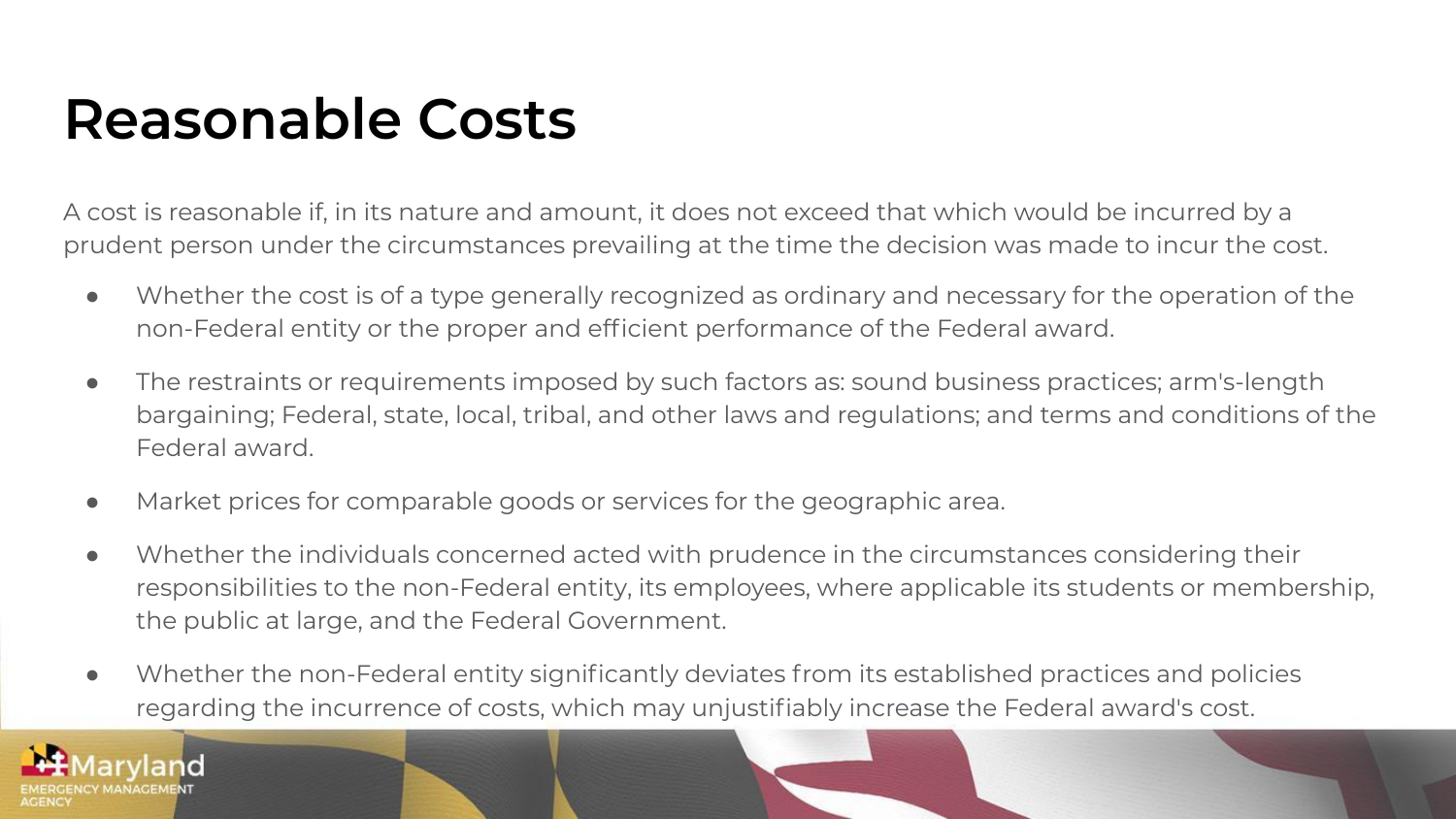## **Eligible Cost Examples**

- Contingency: Cover situations that cannot be fully defined at the time the cost estimate is prepared but that will likely result in additional eligible costs. Not immediately available.
	- May request up to 5% of project cost (increased to 7% for historic properties)
	- Does not cover inflation
	- Document, document, document.
- Design and Engineering
- Labor
- **Materials**
- Inspections and Permits
- Construction
- Project Administration

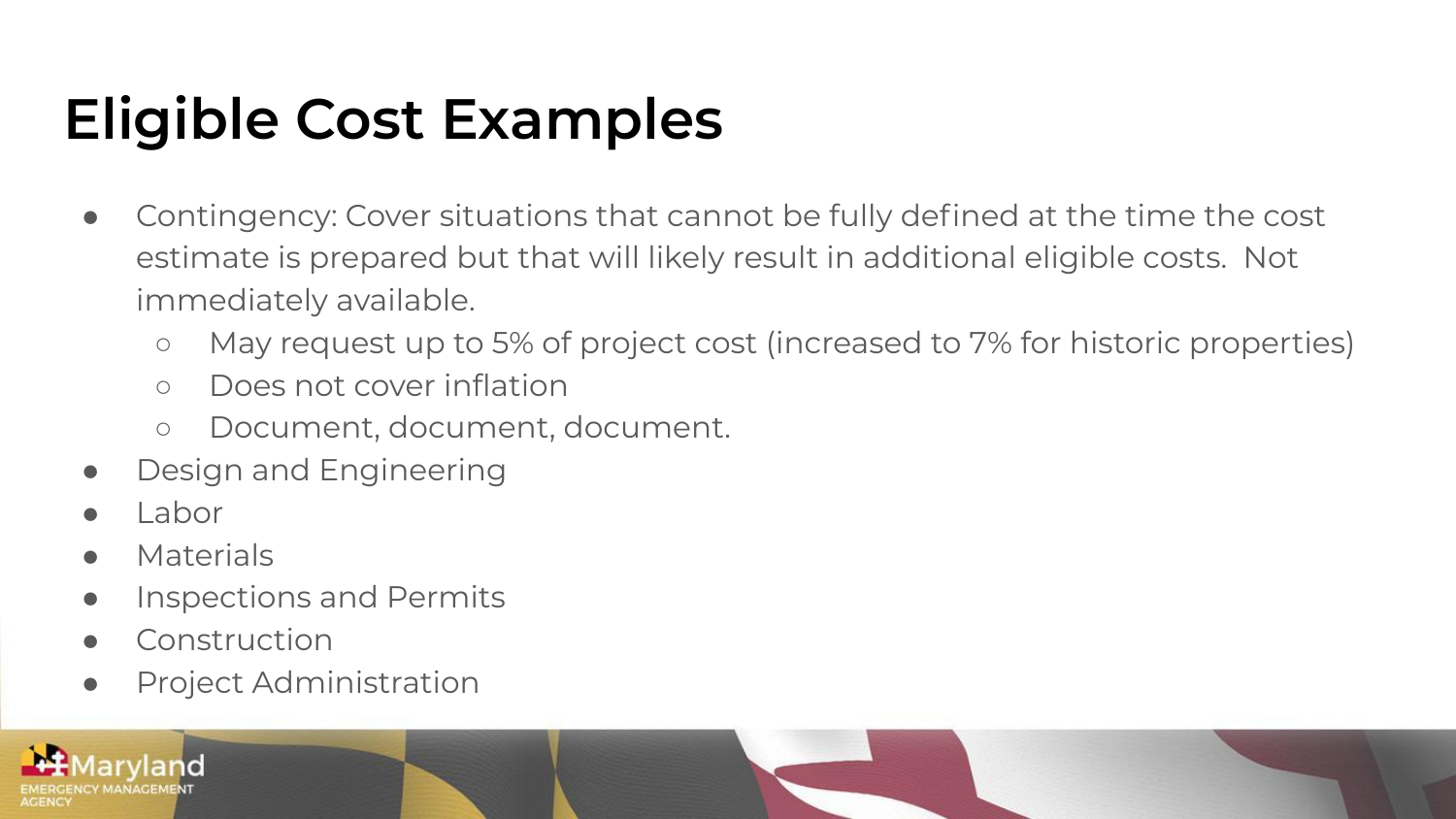#### Table 1: Generally Allowable Costs for Property Acquisition<br>and Structure Demolition or Relocation for Open Space

| <b>Both Structure Demolition</b><br>and Relocation                                                                                                                                                                                                                                                                                                                                                                                                                                                                                                                                                                                                                                                                                                                                                                                                                                                                                                                                                                                                                                                                                                                                                                 | <b>Structure Demolition Only</b>                                                                                                                                                                                                                                                                                                                                                                                                                                                                                                                                                                                                                                                                                                                                                                                                                                                                                                                                                                                                                                                                                                                                                                                                        | <b>Structure Relocation Only</b>                                                                                                                                                                                                                                                                                                                                                                                                                                                                                                                                                                                                                                                                                                                                                                                                                                                                                                                                                                                                                                                                                                                                                                                                                                          |
|--------------------------------------------------------------------------------------------------------------------------------------------------------------------------------------------------------------------------------------------------------------------------------------------------------------------------------------------------------------------------------------------------------------------------------------------------------------------------------------------------------------------------------------------------------------------------------------------------------------------------------------------------------------------------------------------------------------------------------------------------------------------------------------------------------------------------------------------------------------------------------------------------------------------------------------------------------------------------------------------------------------------------------------------------------------------------------------------------------------------------------------------------------------------------------------------------------------------|-----------------------------------------------------------------------------------------------------------------------------------------------------------------------------------------------------------------------------------------------------------------------------------------------------------------------------------------------------------------------------------------------------------------------------------------------------------------------------------------------------------------------------------------------------------------------------------------------------------------------------------------------------------------------------------------------------------------------------------------------------------------------------------------------------------------------------------------------------------------------------------------------------------------------------------------------------------------------------------------------------------------------------------------------------------------------------------------------------------------------------------------------------------------------------------------------------------------------------------------|---------------------------------------------------------------------------------------------------------------------------------------------------------------------------------------------------------------------------------------------------------------------------------------------------------------------------------------------------------------------------------------------------------------------------------------------------------------------------------------------------------------------------------------------------------------------------------------------------------------------------------------------------------------------------------------------------------------------------------------------------------------------------------------------------------------------------------------------------------------------------------------------------------------------------------------------------------------------------------------------------------------------------------------------------------------------------------------------------------------------------------------------------------------------------------------------------------------------------------------------------------------------------|
| • Removal of demolition debris<br>and household hazardous<br>wastes to an approved landfill<br>(including debris from the<br>demolition of houses, garages,<br>driveways, sidewalks, and<br>above-grade concrete slabs)<br>• Abatement of asbestos and/or<br>lead-based paint<br>• Removal of septic tanks; if not<br>removed, floors and walls must<br>be cracked or crumbled so the<br>tank will not hold water, and the<br>tank must be filled with sand or<br>other clean fill<br>• Permitted disposal of fuel tanks<br>that support residential use only<br>• Removal of all structure<br>foundation and basement walls<br>to at least 1 foot below the finish<br>grade of the site<br>• Filling of basements with<br>compacted clean fill (basement<br>floors must have a minimum 1-<br>foot-diameter hole in the floor to<br>allow for drainage)<br>• Removal of only the trees, if<br>any, that restrict the demolition<br>work on any structure<br>• Termination of all abandoned<br>utilities at least 2 feet below the<br>finish grade of the site<br>• Capping of all wells and/or<br>removal of associated<br>components<br>• Grading, leveling, and site<br>stabilization of all demolition<br>sites | • Market value of the real property<br>(land and structures) either at the<br>time of sale or immediately prior to<br>the most recent disaster or flood<br>event, subject to applicable<br>adjustments, provided State/local<br>laws do not prohibit future<br>improvements and/or require<br>structure demolition<br>. For land already owned by an<br>eligible entity, compensation is for<br>the structure and for development<br>rights only, not for the land. This<br>includes any entity eligible to apply<br>for award or subaward funding<br>under the relevant funding<br>program, even if the entity is not<br>the Applicant or subapplicant for<br>the project.<br>• Fees for necessary appraisals, title<br>searches, title insurance, property<br>inspections, and surveys<br>• Property tax liens or tax obligations<br>can be extinguished with proceeds<br>from property sale while performing<br>the transfer of title<br>• Fees associated with the title<br>transfer, contract review, and other<br>costs associated with conducting<br>the real estate settlement, including<br>recordation of the deed and deed<br>restrictions<br>• Demolition, site restoration, and<br>site stabilization of the acquired site | • Market value of the real property<br>(land only)<br>• For land already owned by an<br>eligible entity, compensation is for<br>the development rights. This<br>includes any entity eligible to apply<br>for award or subaward funding<br>under the relevant funding program,<br>even if the entity is not the<br>Applicant or subapplicant for the<br>project.<br>• Fees for necessary appraisals, title<br>searches, title insurance, property<br>inspections, plan reviews, permit<br>fees, and surveys<br>• Property tax liens or tax obligations<br>can be extinguished with proceeds<br>from property sale while performing<br>the transfer of title<br>. Fees associated with the title<br>transfer, contract review, and other<br>costs associated with conducting<br>the real estate settlement, including<br>recordation of the deed and deed<br>restrictions<br>• Jacking and moving the structure to<br>a different site<br>• The reasonable cost of<br>disassembling, moving, and<br>reassembling any attached<br>appurtenances such as porches,<br>decks, skirting, ramps, and awnings<br>• Necessary site preparations,<br>including foundation, water, sewer,<br>and utility hookups<br>• Site restoration and site<br>stabilization of the acquired site |



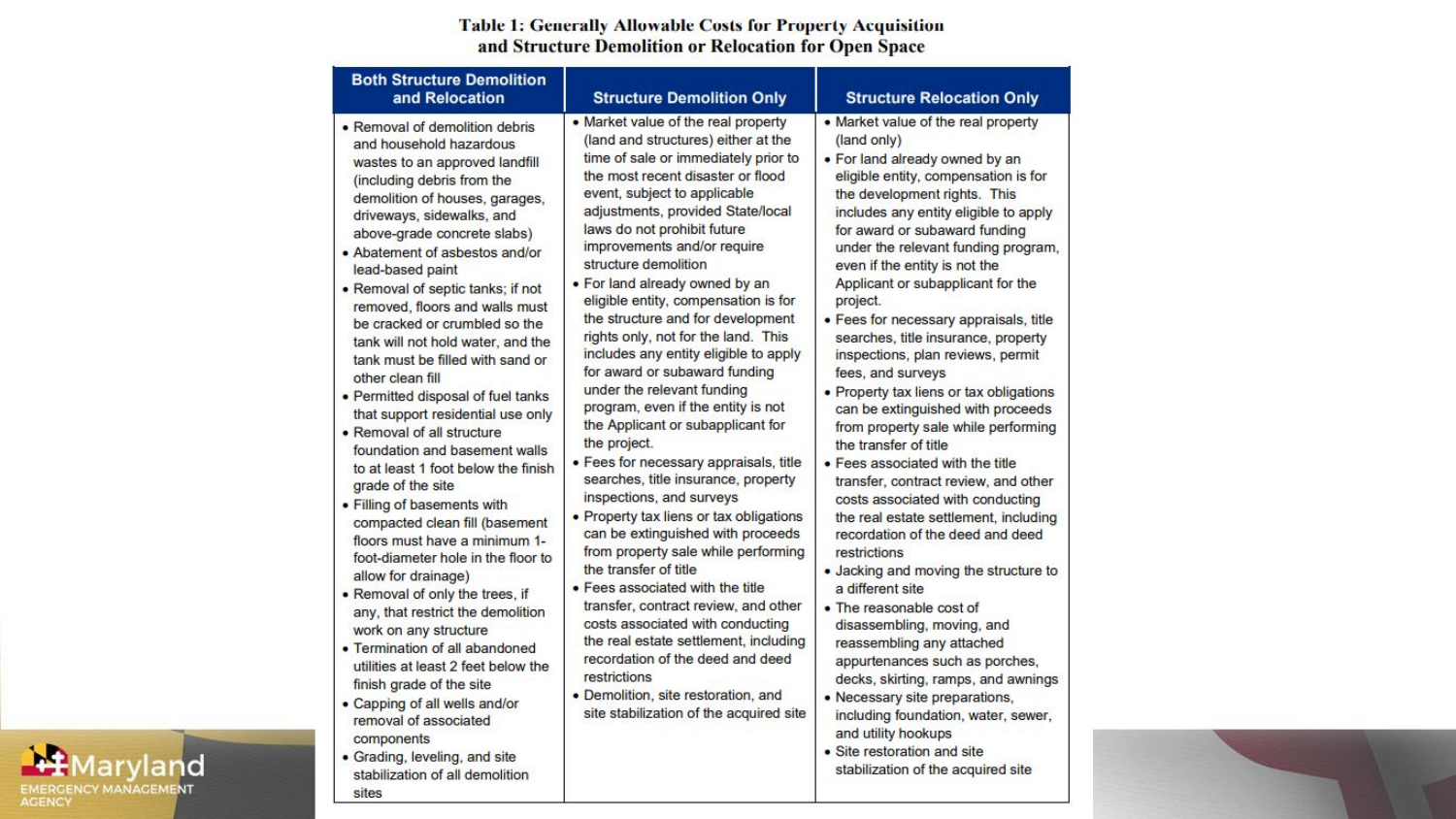### **Reimbursement**

- If subapplication is awarded, you will be **reimbursed** by MEMA for cost, which have been paid and documentation is provided.
- Will only be reimbursed for a maximum of 75% Federal share (or other approved percentage) of final total project costs or for approved Federal dollar amount.
	- If project is under budget then Federal dollar amount will also decrease.
	- If project is over budget then you will only be reimbursed the approved Federal share and overages are the responsibility of the subrecipient.

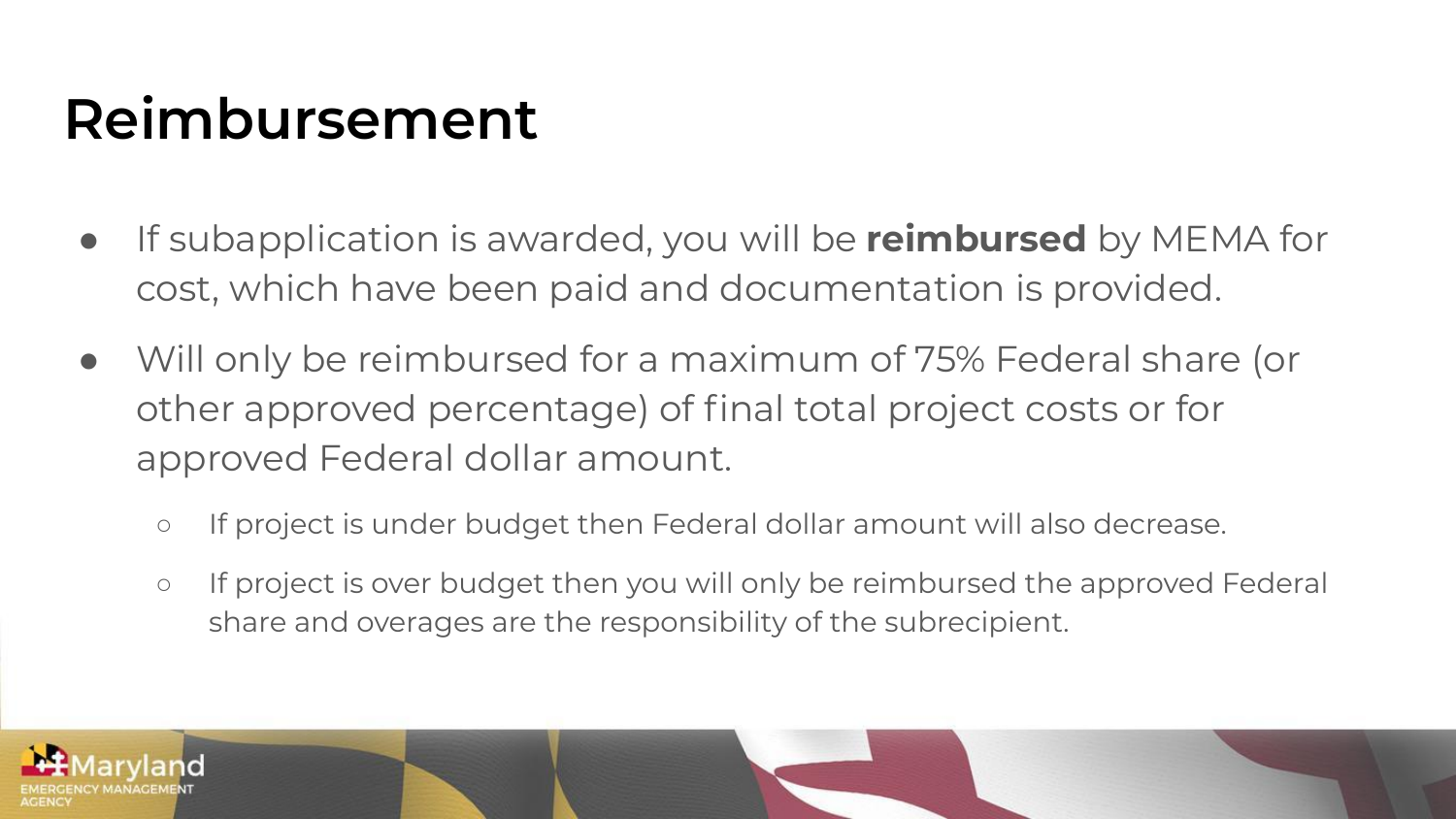### **BRIC Funding Availability and Categories**



A max of 5% of the total subapplication budget can be submitted for management costs

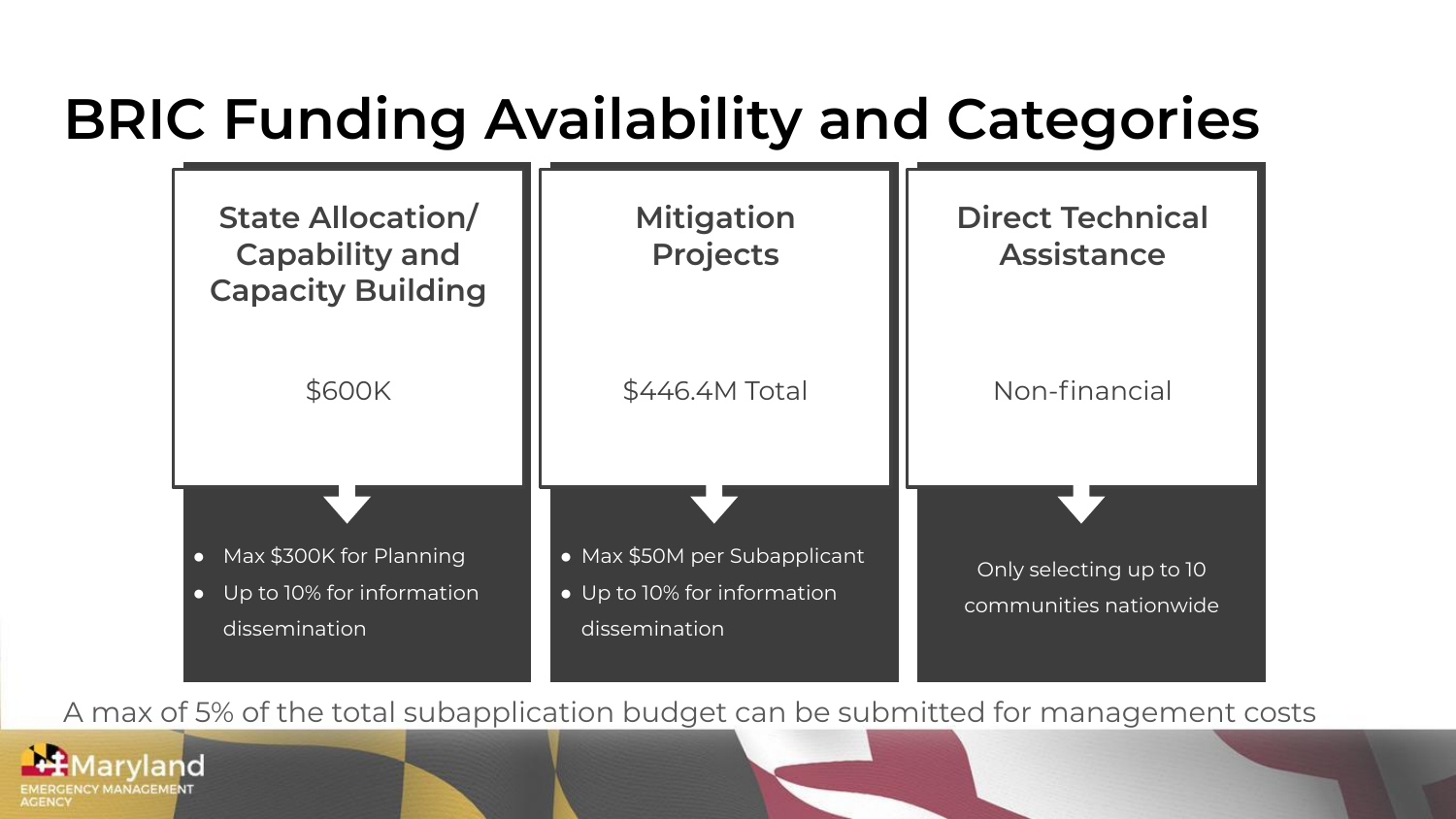#### **BRIC Cost Share**

- 75% Federal / 25% non-Federal
- 90% Federal / 10% non-Federal for Small and Impoverished Communities
	- 3,000 or fewer individuals identified by the State as disadvantaged
	- Average per capita annual income not exceeding 80% of the national per capita income

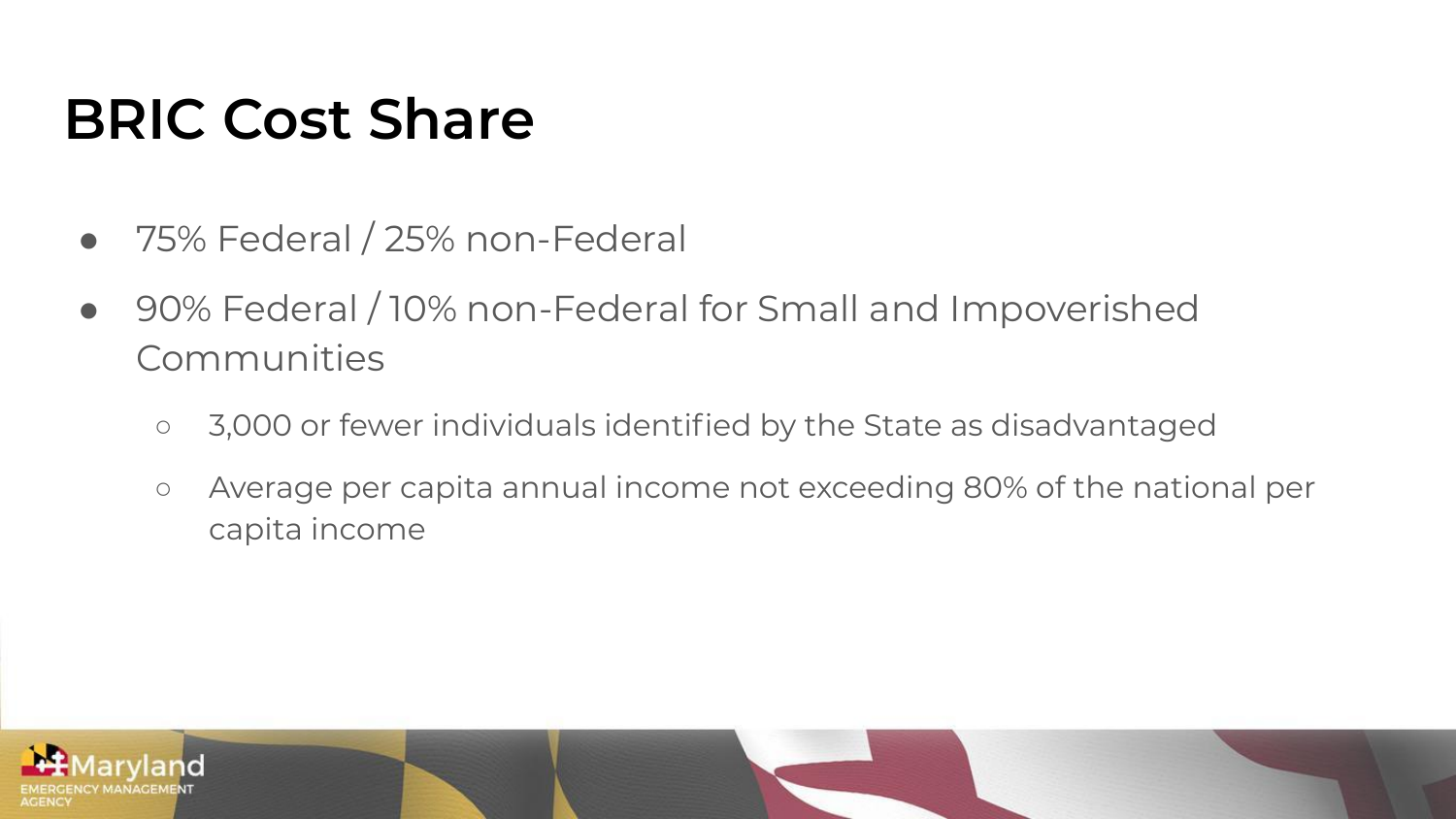### **FMA Funding Availability and Categories**

| <b>Project</b><br><b>Scoping</b>  | Community<br>Flood<br><b>Mitigation</b> | <b>Technical</b><br><b>Assistance</b> | <b>Flood</b><br><b>Hazard</b><br><b>Mitigation</b><br><b>Planning</b> | <b>Individual</b><br>Flood<br><b>Mitigation</b><br><b>Projects</b> |
|-----------------------------------|-----------------------------------------|---------------------------------------|-----------------------------------------------------------------------|--------------------------------------------------------------------|
| \$4M Total                        | \$70M+Total                             | \$86M+Total<br>Categories<br>$3 - 5$  | \$86M+Total<br>Categories<br>$3-5$                                    | \$86M+Total<br>Categories<br>$3-5$                                 |
| Max \$600K per<br>Applicant/State | Max \$30M per<br>Subapplicant           | Max \$50k per<br>Applicant/State      | Max \$100K per<br>Applicant/State<br>*\$25K per Local<br>Plan         | No caps                                                            |

A max of 5% of the total subapplication budget can be submitted for management costs

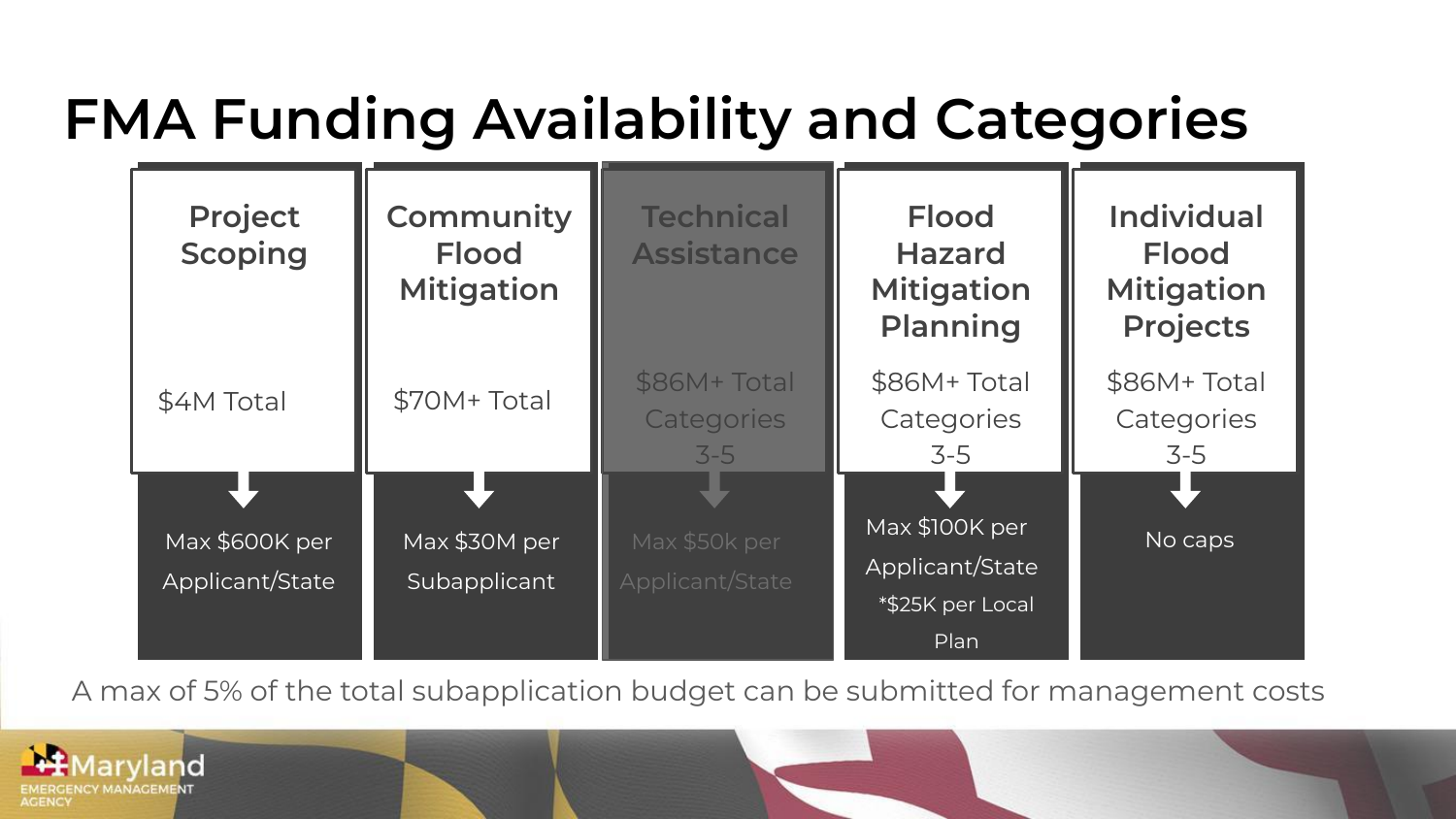#### **FMA Cost Share**

- 75% Federal / 25% non-Federal
- 90% Federal / 10% non-Federal for Repetitive Loss
- 100% Federal for Severe Repetitive Loss

a. Severe Repetitive Loss (SRL) structure (ii) • Have at least 2 separate NFIP claim payments exceeding Market Value of Structure

b. Repetitive Loss (RL) structure

• Have at least 2 NFIP claim payments where average costs equal or exceed 25% of Market Value of Structure

c. Severe Repetitive Loss (SRL) structure (i)

• Have at least 4 NFIP claim payments of \$5,000 or more, with cumulative payments exceeding \$20,000

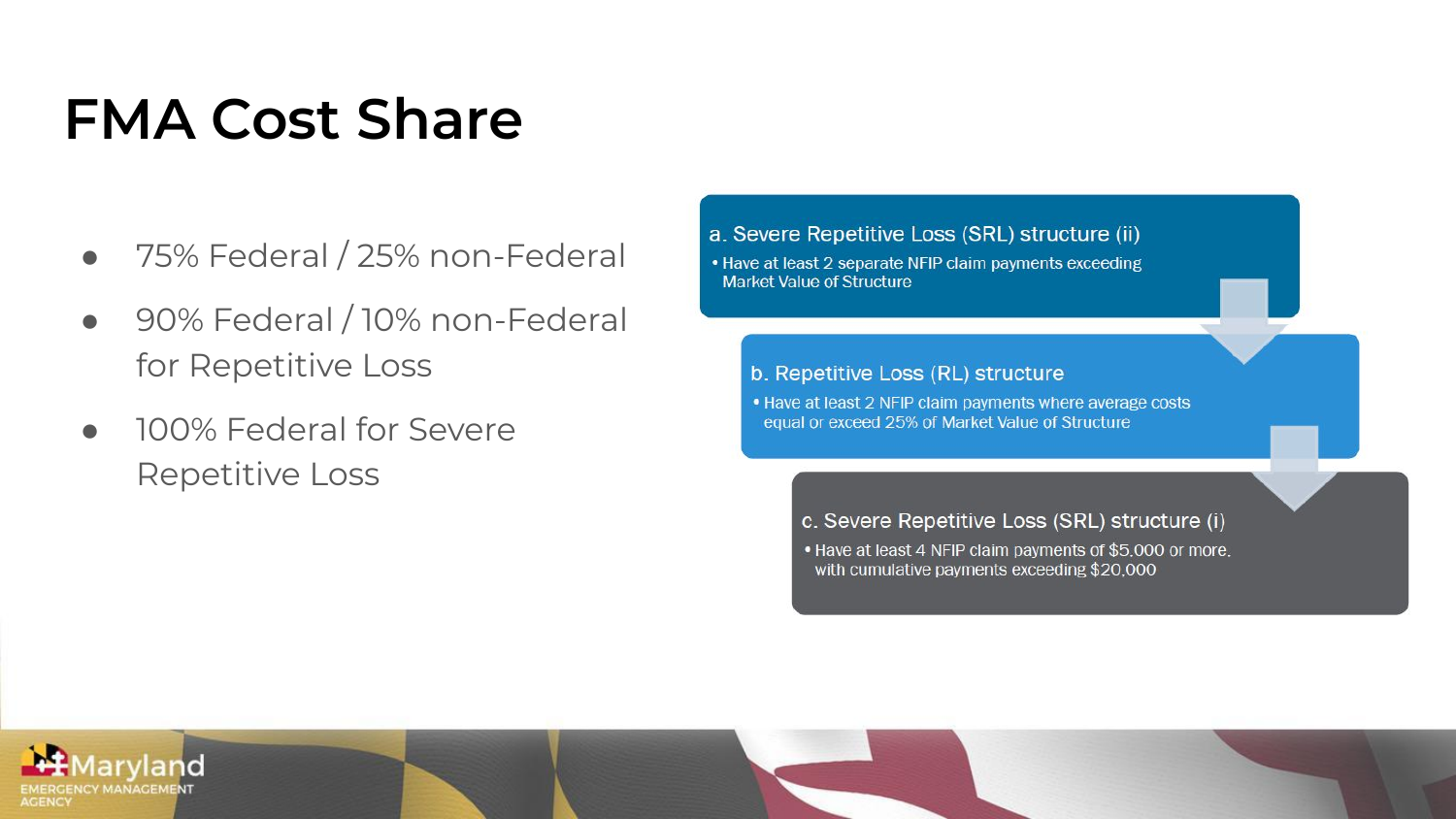#### **Reminders**

- Well-documented project cost estimates contain quantities, unit costs, and a source for each unit cost. In contrast, lump-sum cost estimates do not provide quantities and unit costs required to evaluate the accuracy of the project cost estimate. Lump-sum cost estimates are not acceptable.
- If using contractor support ensure you are in compliance with 2 CFR 200.317 through 200.326.
	- In general a contractor who develops HMA grant application project specifications (e.g., planning, engineering or design firms, or consultants) or is contracted to provide direct assistance with the completion and submission of a grant application is prohibited from competing for the work that it helped to develop (2 C.F.R. Section 200.319(a))

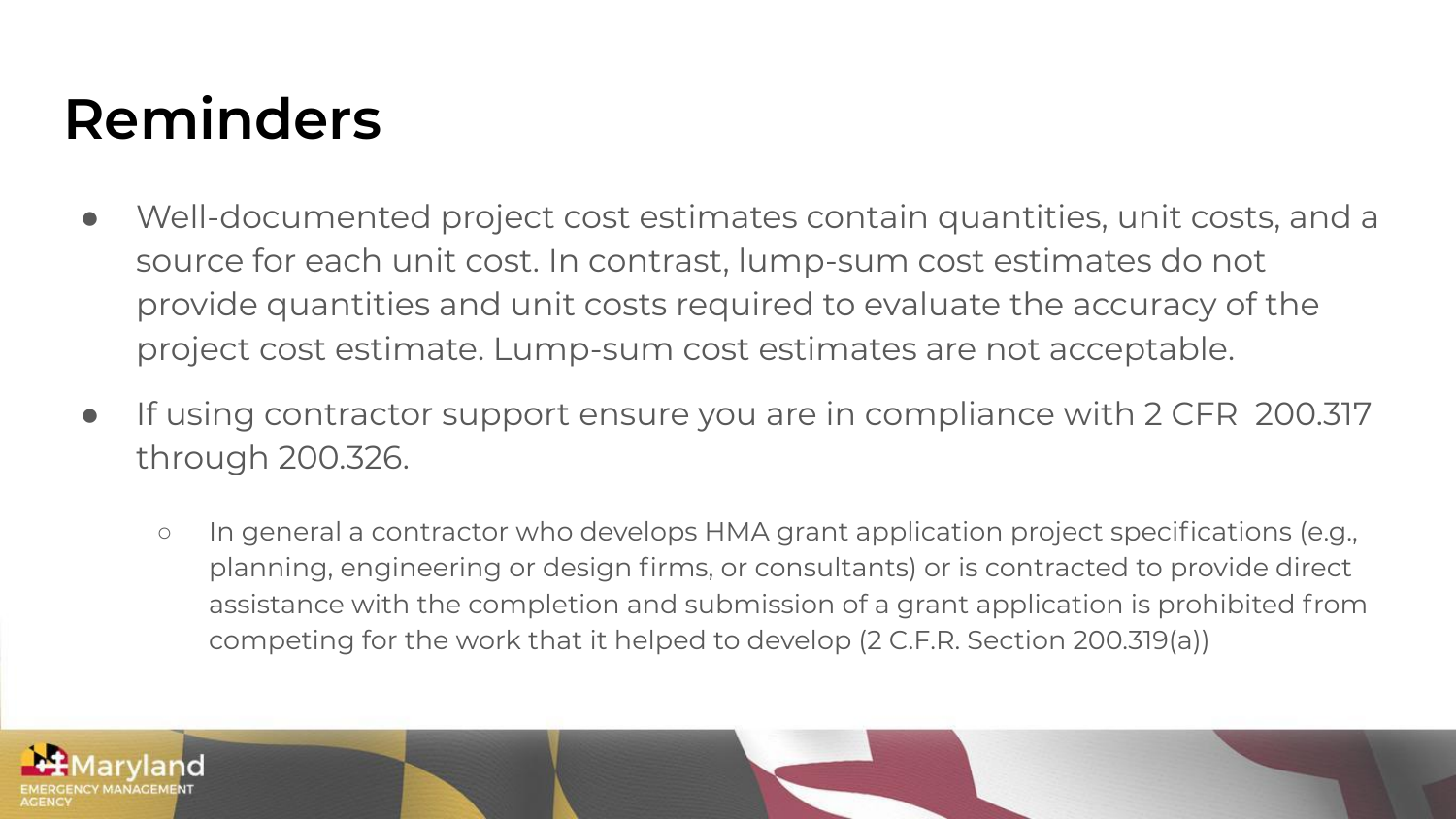#### **Reminders**

- Send FEMA GO registration information to [mitigation.mema@maryland.gov](mailto:mitigation.mema@maryland.gov)
	- POC name and email address, roles, and DUNs #
- Subapplications due to MEMA in FEMA GO no later than November 20, 2020

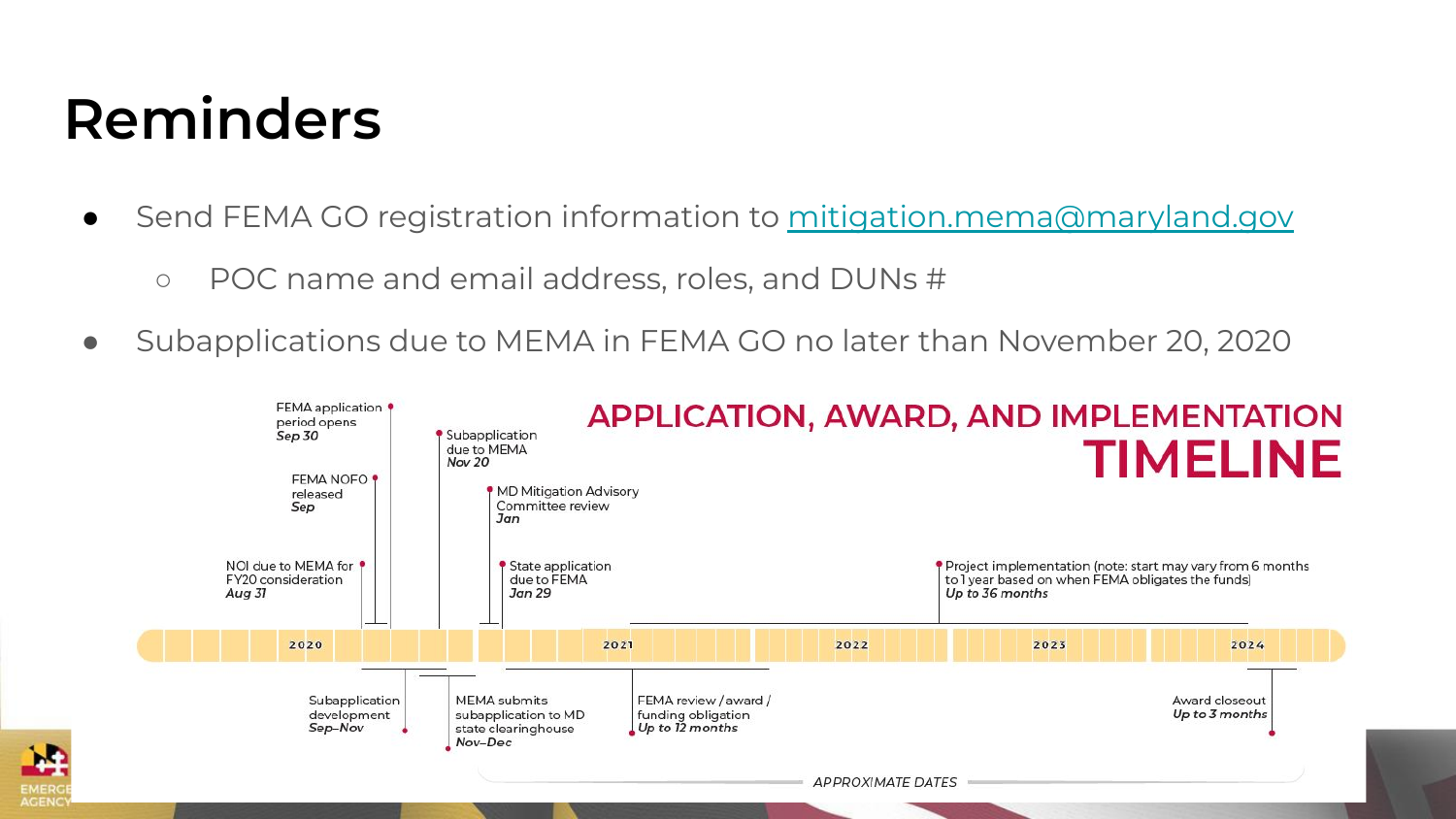

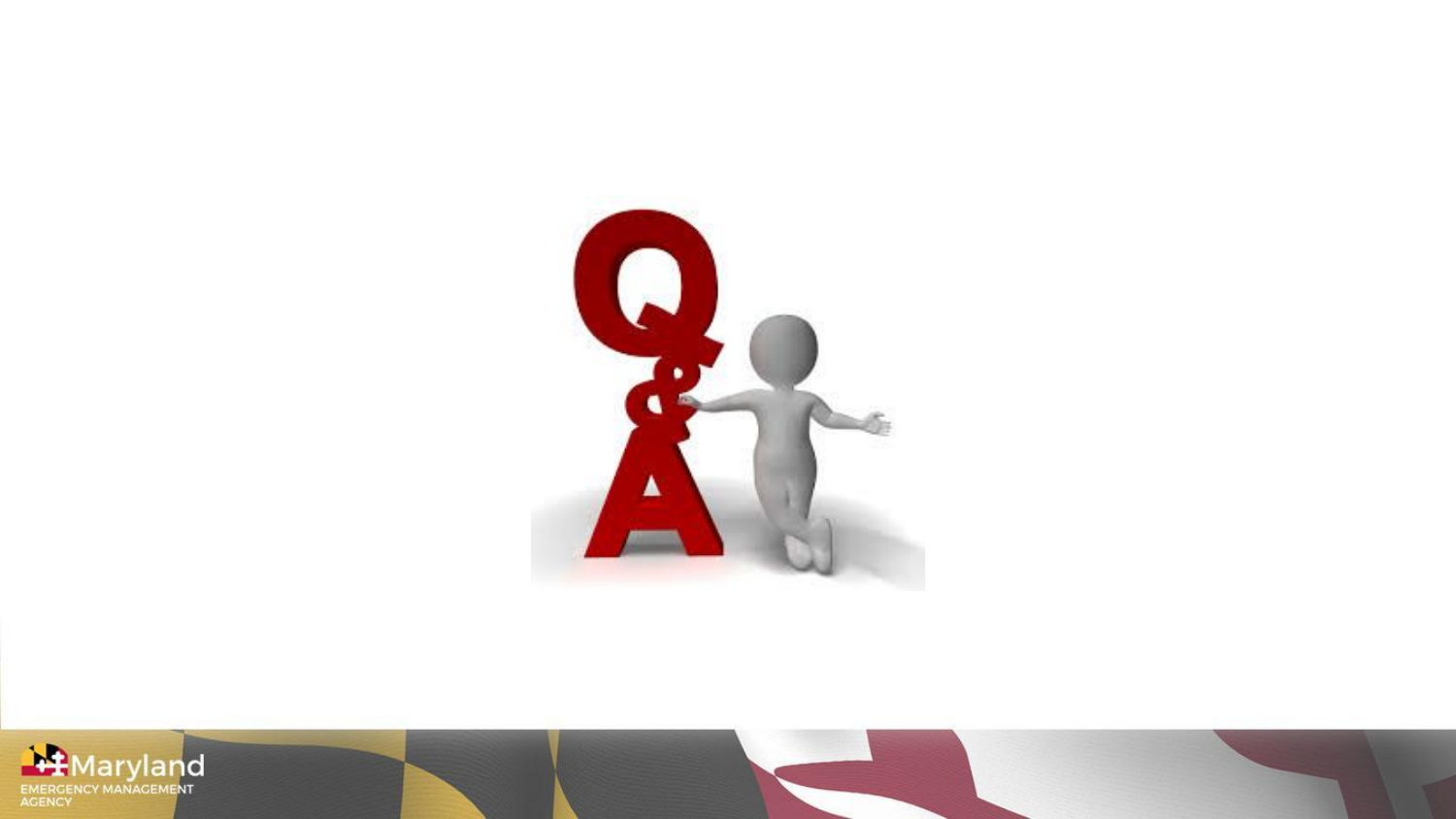